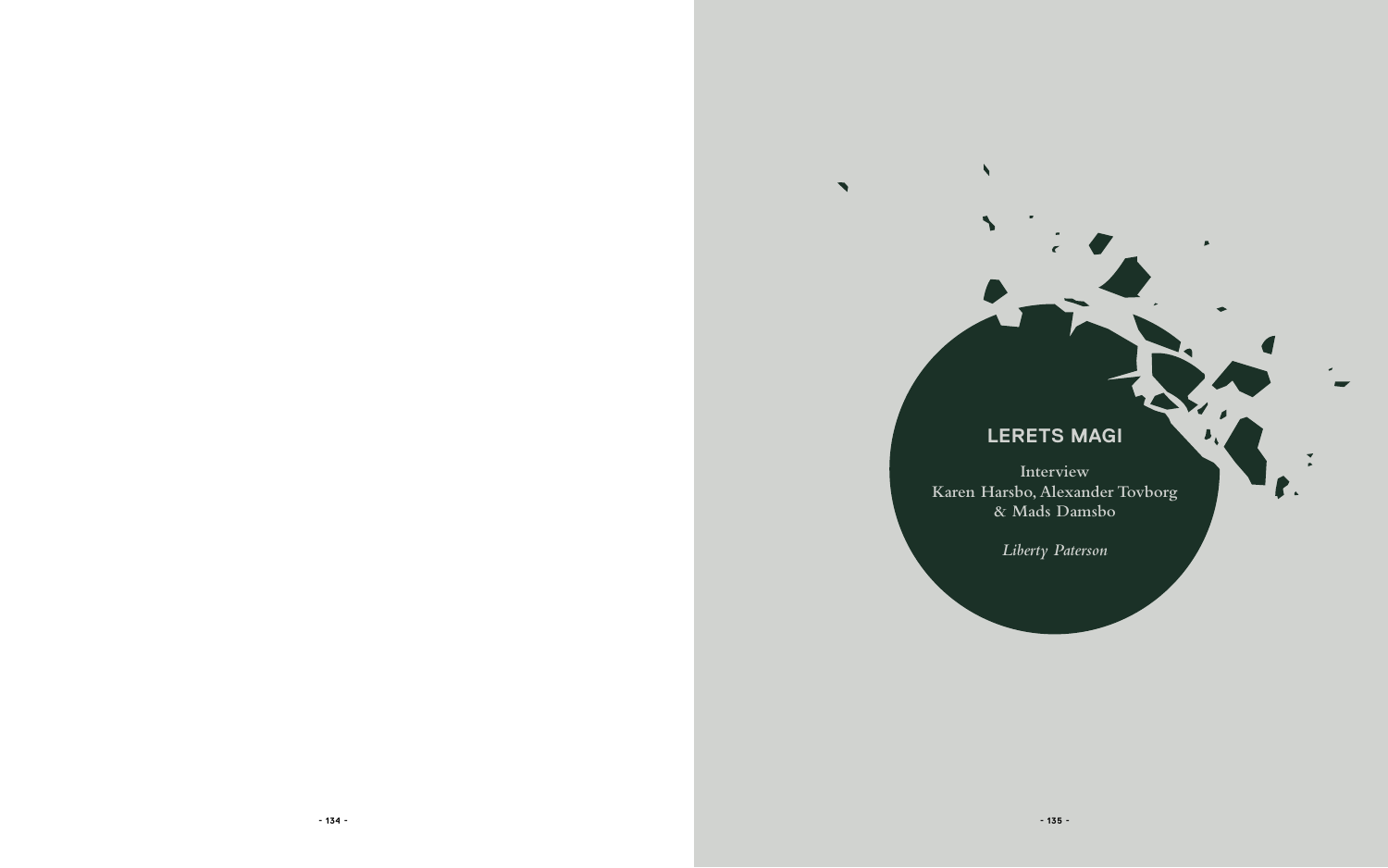**presented me with the proposal to organise an exhibition with ceramics in contemporary art. In recent years, I've made a mental note of ceramic works by a number of excellent artists, and it felt exactly the right moment to bring precisely this medium into focus. What's more, the exhibition seemed ideal for Gl Holtegaard, for like ceramics it combines delicacy, the historical perspective and a present topicality.** 

### *'The Magic of Clay' could be described as a project rather than purely an exhibition. Can you say a little about some of the activities planned?*

**AT The exhibition simply took off once we had passed on the idea to Mads and Gl Holtegaard. This also means that what we now have is a non-typical exhibition that can boast no less than three location-specific works, and with a large number of works that have been produced especially for the exhibition. This is the case, for example, with the British artist Clare Twomey, who relates directly to the history of Gl Holtegaard, as her work has a former excavation at the museum as its starting point. At the excavation, plates and other ceramic bits from a former age were discovered. Clare creates her work close to where the excavation once took place. Here she in stalls new plates and cups which will leave traces about our culture for the future to explore. This is a beautiful work which, in a both poetic and absurd way, unites and recreates history.**

**KH Linda Sormin is another example. In connection with the exhibition, she has been granted a DIVA Residency (Danish International Visiting Artists Programme), which enabled her come to Copenhagen and utilise the Ceramics Laboratory to realise a complex site-specific spatial installation at Gl Holtegaard. She combined her own ceramic artworks with objects found in Denmark and installed them in a construction through which the public can move. John Kørner also made** 

*Let's start at the very beginning, at the inception of the idea. Can you describe the moment when you first decided to propose an exhibition of contemporary artists using clay and ceramics, and also say a little about what prompted you to make the proposal?*

#### **Alexander Tovborg (AT)**

**For quite a long time – from the very beginning of my studies at the Royal Danish Academy of Fine Arts, actually – I work ed with ceramics as a natural part of my practice. At the Academy's Ceramics Laboratory I collaborated for six years with Ass. Prof. Karen Harsbo, who, with her great knowledge and experience of ceramics, was a fantastic motivator. So it seemed very obvious for me to ask Karen if she would like to help curate an exhibition on ceramics in contemporary art.**

 **The idea came from a study trip I made to Germany, where I noticed an increasing interest in working with cera mics among my colleagues abroad. The idea – and the desire – to present interesting artists who work with ceramics came to me as soon as I returned from my trip.**

#### **Karen Harsbo (KH)**

**The chance of focusing on how ceramic material is a part of contemporary art seemed to me to offer an interesting per spective. I am fortunate enough to be able to work with this every day at a local level at the Academy and as a consultant for practising visual artists. I have previously been involved in Academy projects that illustrate various aspects of ceramics, such as 'The White Gold' (artworks made at Royal Copenhagen) or 'Østerhøj' – permanent ceramic art on a large scale.**

 **But, once Alexander – and later Mads – were involved in the exhibition, it quickly gained an international perspec tive, with a focus on recognised artists who incorporate the ceramic aspect into their practice in highly different ways.**

#### **Mads Damsbo (MD)**

**I really liked the idea from the start when Alexander first**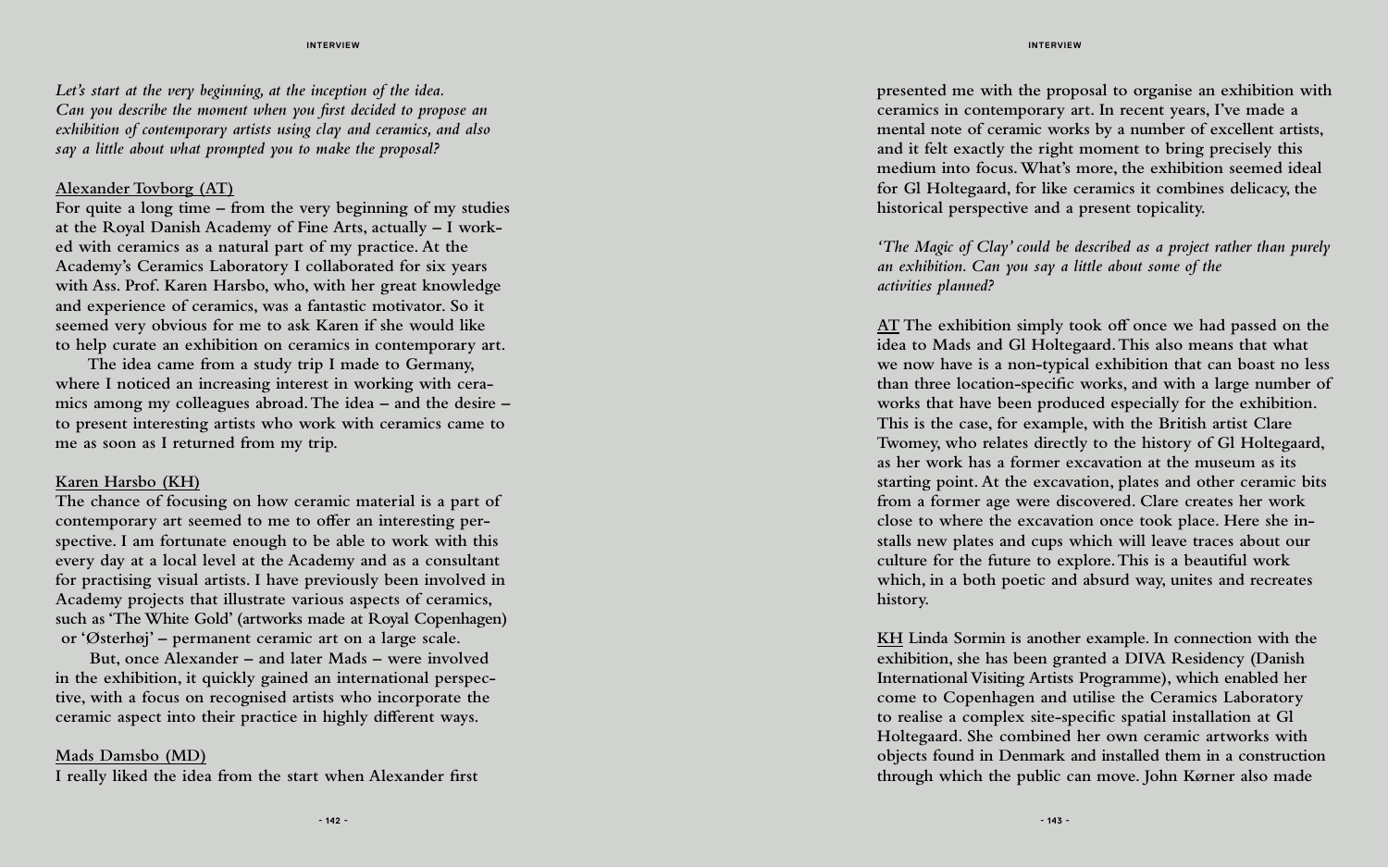**loneliness and exploitation – motifs that in surprising fashion are often smuggled into our consciousness via the unassuming form of the vase, a form that normally has associations with domestic security and civilised values. The connection with the earth and creation can be seen as another theme in Alexandra Engelfriet's video-performance, where she refashions with her body large areas of muddy ebb-tide landscape on the Dutch coast. She both triumphs over nature with her will and choreo graphed dance and is at the same time swallowed up in and made insignificant by the infinity of the landscape.**

#### *What are some of the interlinking themes we can expect to encounter at the exhibition?*

**MD It was soon obvious that the exhibition and the selected artworks would be capable of articulating a number of Gl Holtegaard's special qualities as well as the composite nature of the baroque as a period in general. The 18th century is both a highly physical century, where power and ideology coalesce in the monarch. At the same time, it is a highly femi nine and playful century, where interior design and costumes could simply not be too sophisticated. For me, the choice of works had to do with trying to capture this composite nature – and think we have succeeded beyond our wildest dreams. The exhibition has the whole palette. From the most physical and dirt-ridden aspects of earth as an element to the ethereal, almost supernatural beauty of the finished ceramic artefact.** 

**KH One of the themes is 'The domestic', which can be found in artworks by Grayson Perry and Hylton Nel, who both work with familiar ceramic forms such as vases, dishes and plates and make use of our being lulled into a sense of security in order to surprise us – Hylton Nel with humorous and often homosexual motifs. 'Frailty' can be experienced in works by Thea Djordjadze, in her unfired clay sculptures and meticu lously composed works, and in a video by David Cushway** 

**a site-specific work for the exhibition, one that interacts with the intimacy of the room in an installation that operates with sacred, spiritual space. In addition, we hosted a seminar at the Academy in connection with the exhibition, with contribu tions from some of the participating artists, who explained more about their projects and their reflections on them.**

## *How did you choose the artworks for the exhibition and how did Gl Holtegaard's history and location influence your curatorial decisions?*

**AT The choice of artists and their works has been an incredibly exciting and important part of the exhibition process. Ever since we got the idea for the exhibition it's been important for both Karen and me to include interesting and striking ceramic artworks. So it was also a fascinating task locating precisely the artworks we wanted to have, taking into account that they were to be able to enter into a dialogue with the fine and at times slightly overpowering rooms at Gl Holtegaard.**

 **An important choice for me was, for example, Ai Weiwei's fantastic work with vases on bamboo sticks. It is a work that at one and the same time turns the entire way one reads a work of art upside-down and yet is capable of self-contain ment, with a subtle critique of (China's) history, culture and politics.** 

 **Another interesting contribution to the exhibition is by the Georgian-born artist Thea Djordjadze. Thea's consistently unassuming presentation of her works draws the onlooker inwards with its minimal gesticulation and anonymous artistic idiom.**

**KH It has also been engrossing to select fantastic artworks that underline the broad spectrum of expression where clay and ceramics are used in contemporary art. The many associa tions clay has are involved. The vase form is used by Grayson Perry in his** *'Guerilla Tactics'* **series, where his beautiful vases contain strong and often horrifying stories of violence,**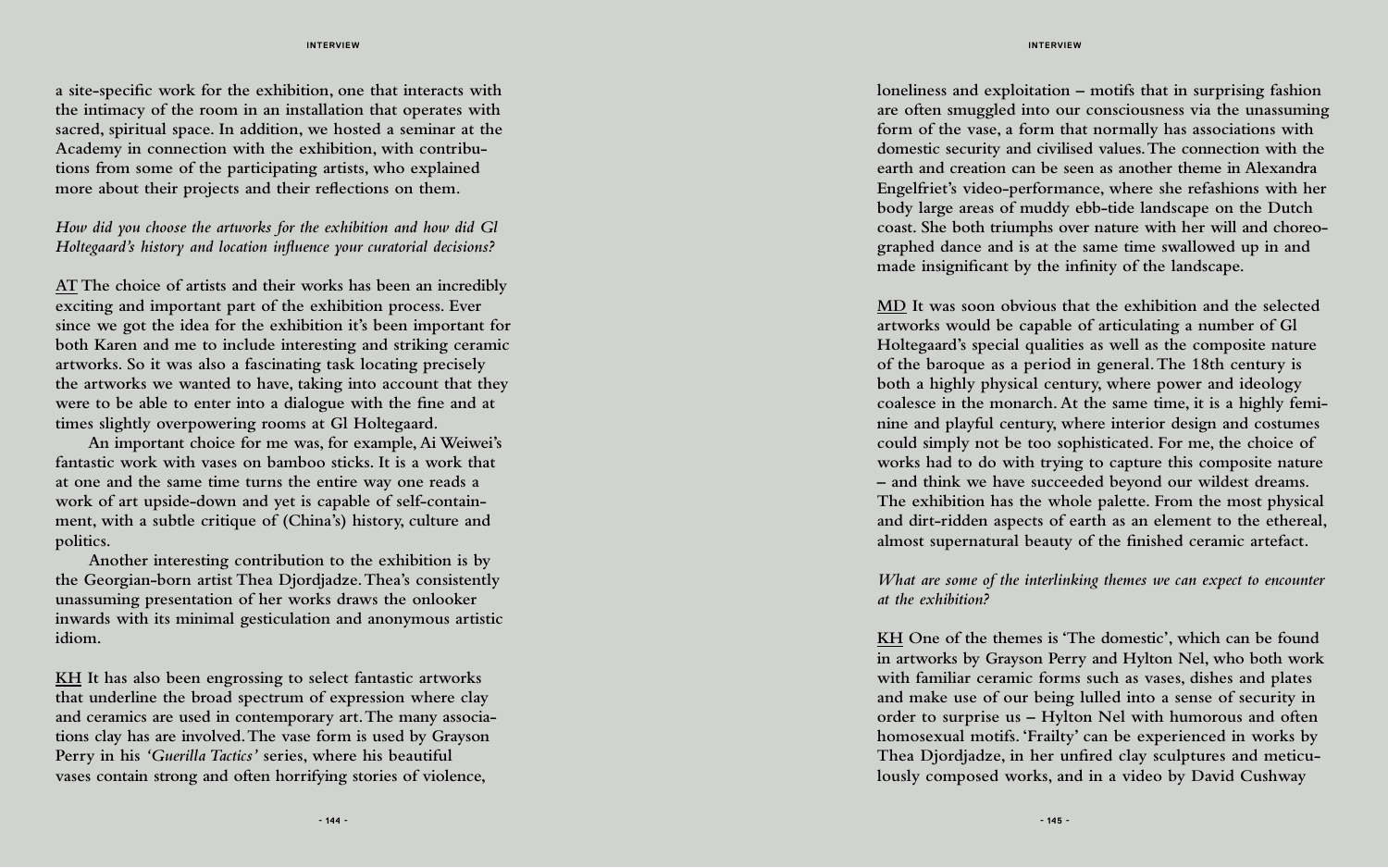**clay can possibly function as a counterweight to – or touch on – a need for intimacy or physical presence.**

 **Ceramics has always been there. Something which the title of the exhibition also alludes to in 'The Magic of Clay'. Ceramics has a fantastically long history behind it, all the way back to primitive cultures. And it also includes the subsequent interest of alchemy in the mystery of porcelain. Nowadays, one can meet it in such varied contexts as** *The Earth Room* **by Walter de Maria and as a material used in ceramic body prostheses.**

**MD Ceramics has a sounding-board of physicality and something organic that we are unaccustomed to today. We are surrounded by the body, but it is more of an image, not life and death, presence and transience. I can imagine that many artists are attracted by the malleability of clay and the moment of magic when clay becomes transformed into a ceramic artwork. There is a line of movement involved from the imprint of a hand to something finished and shiny that all of us have been fascinated by as children. Why shouldn't artists excel in precisely this material?**

**where tableware is seen to slowly fall and disintegrate – an experience most of us have stored physically and therefore can relate to with the senses. A third theme: 'Life/Death' can be found, for example, in the works of Jonathan Meese.** 

**AT Curating means composition, emphasis and drawing attention to things. So it clearly involves working with one or more themes in order to create an actual framework or common context for the participating artists one selects.**

 **From the word go, there has been a large common interest in creating a thread that runs through the exhibition, one that enabled all the works to enter into a dialogue with each other despite all differences of all the work-forms, modes of expression and methods that are represented here at 'The Magic of Clay'.**

**MD: One of the most attractive things about ceramics for me is precisely its mythological reference as a raw material for life itself. We are formed from the dust of the ground and will return to it, and in the midst of this process of becoming and re-becoming eternity is to be found. A wonderful quality of clay as a material is that it is both so close to our everyday lives and yet possesses divine connotations. I hope that the public will see the connections between the familiar and the far-off as they pass through the exhibition.** 

*It seems that more and more visual artists are incorporating clay and ceramics into their practice. Why do you think that is?*

**KH I've no idea if more and more artists are doing so. Ceramics has always been there in art. Perhaps it has been somewhat neglected in favour of the ceramics we most notice in our everyday lives – applied art. Perhaps the increased interest in the material can be ascribed to the general perception of ceramics as simple and physical, in an age where the technological and virtual are increasingly taking over. In such a situation,**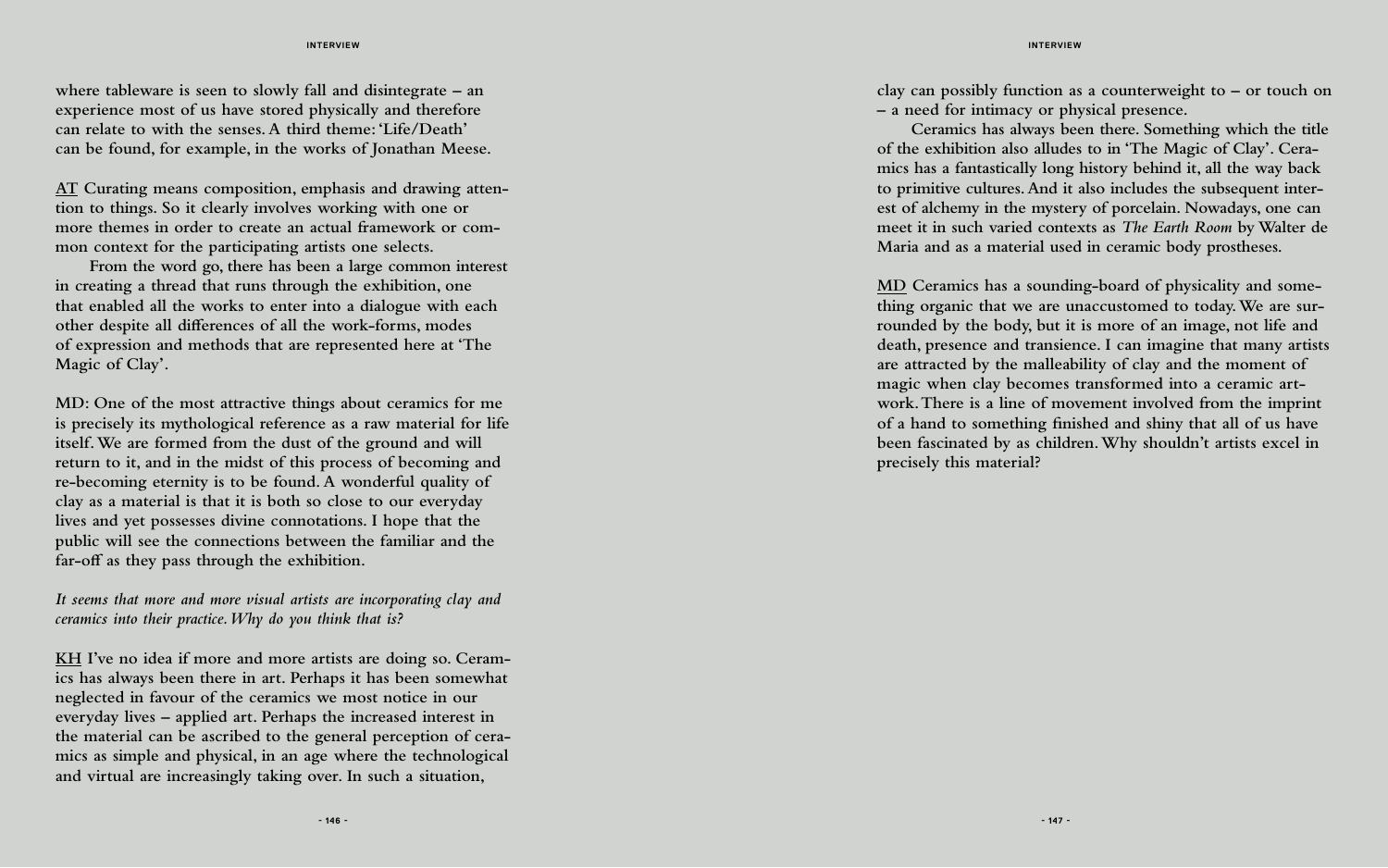**Linda Sormin Born 1971 in Thailand. Grew up in Canada. Lives and works in Providence, Rhode Island, USA.**

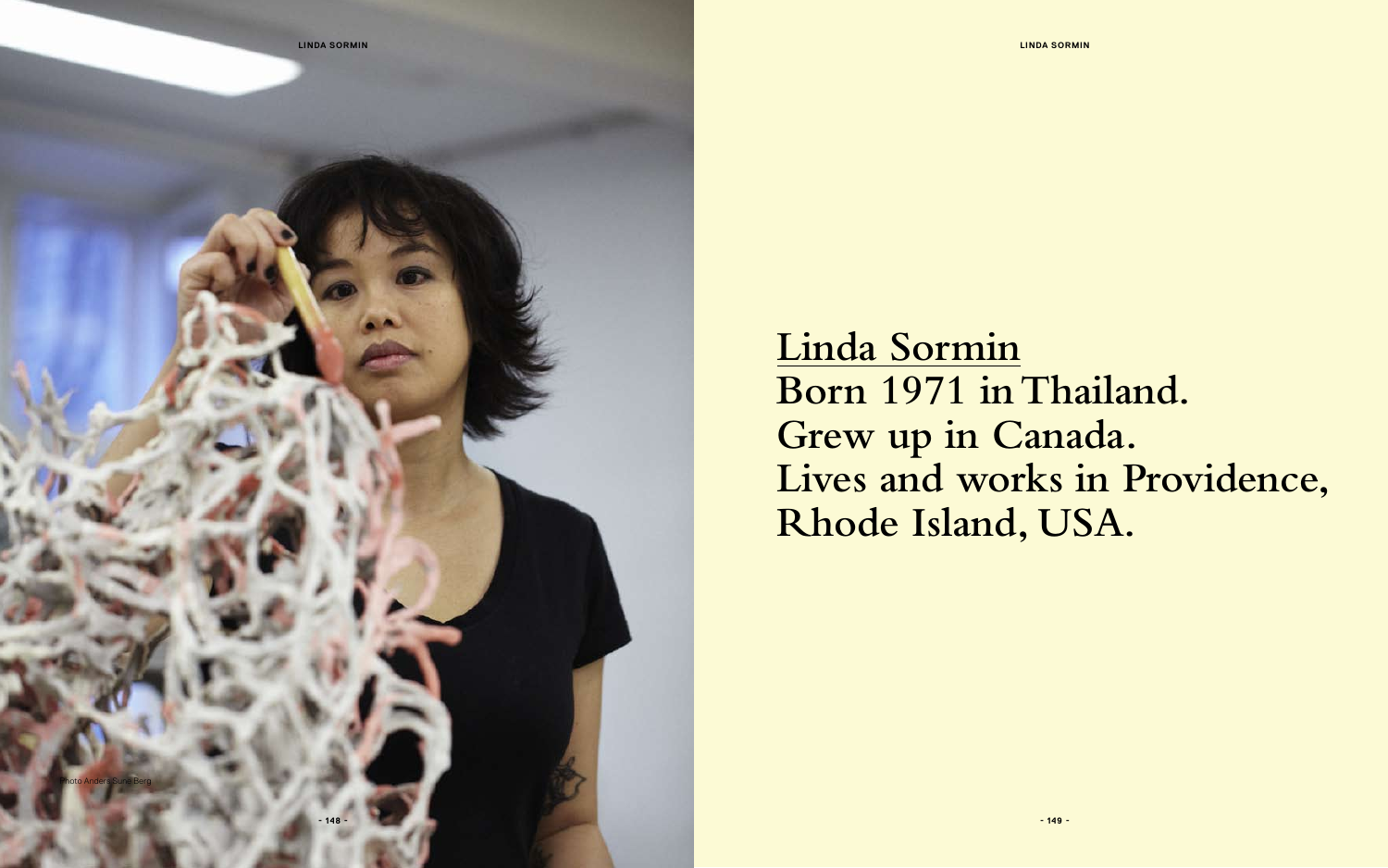Linda Sormin *Howling Room* (detail), 2011 Ceramics and mixed media Photo Anders Sune Berg

Linda Sormins abstrakte, labyrintiske installationer af ler er skabt til, at man går på opdagelse i dem. Sormin sætter lerets bæredygtighed og udfoldelsesmuligheder på prøve i tynde og skrøbelige konstruktioner. Flere af hendes former skabes af leret selv under brændingen. Hun går stedsspecifikt til værks og udfolder ikke kun udstillingsrummets muligheder, men inddrager også elementer fra hverdagskulturen og stedets historie i sin opbygning af værkerne. Således fylder hun hele rum ud med fantastiske, farvestrålende former, der synes uden ende.

Linda Sormin var i januar-februar 2011 på DIVA (Danish Arts Council's International Visual Arts) Residency i København, hvor hun arbejdede på værkerne til udstillingen på det keramiske værksted på Det Kongelige Danske Kunstakademi. Sormins installation tager udgangspunkt i hendes ophold i København, og man kan som beskuer gå på opdagelse efter de typiske danske keramik-klassikere, som f.eks. juleplatten, der gemmer sig i værkerne. Ved hjælp af en gangbro ledes beskueren gennem en farvestrålende installation, der både fokuserer på detaljen og det overvældende helhedsindtryk.

Linda Sormin's abstract, labyrinthine installations of clay have been created for the viewers to explore. Sormin puts the bearing capacity of ceramics to the test in thin and frail constructions. Some of her forms are created by the clay itself as it moves during firing. She conceives works specifically for particular locations incorporating the architecture of the exhibition space and includes elements from everyday culture and the history of the place. In this way, she fills out the entire space with fantastic, brilliantly coloured forms that seem endless.

In January-February 2011, Linda Sormin worked at the DIVA (Danish Arts Council's International Visual Arts) Residency in Copenhagen, on works for the exhibition at the ceramics workshop of The Royal Danish Academy of Fine Arts. Sormin's installation is based on her stay in Copenhagen, and as an onlooker one can set off in search of typical Danish ceramics collectibles, such as a Royal Copenhagen dish, that are contained in the work. With the aid of a gangway, the onlooker is led through a brilliantly coloured installation that focuses both on intimate details and the overwhelming spatial experience.

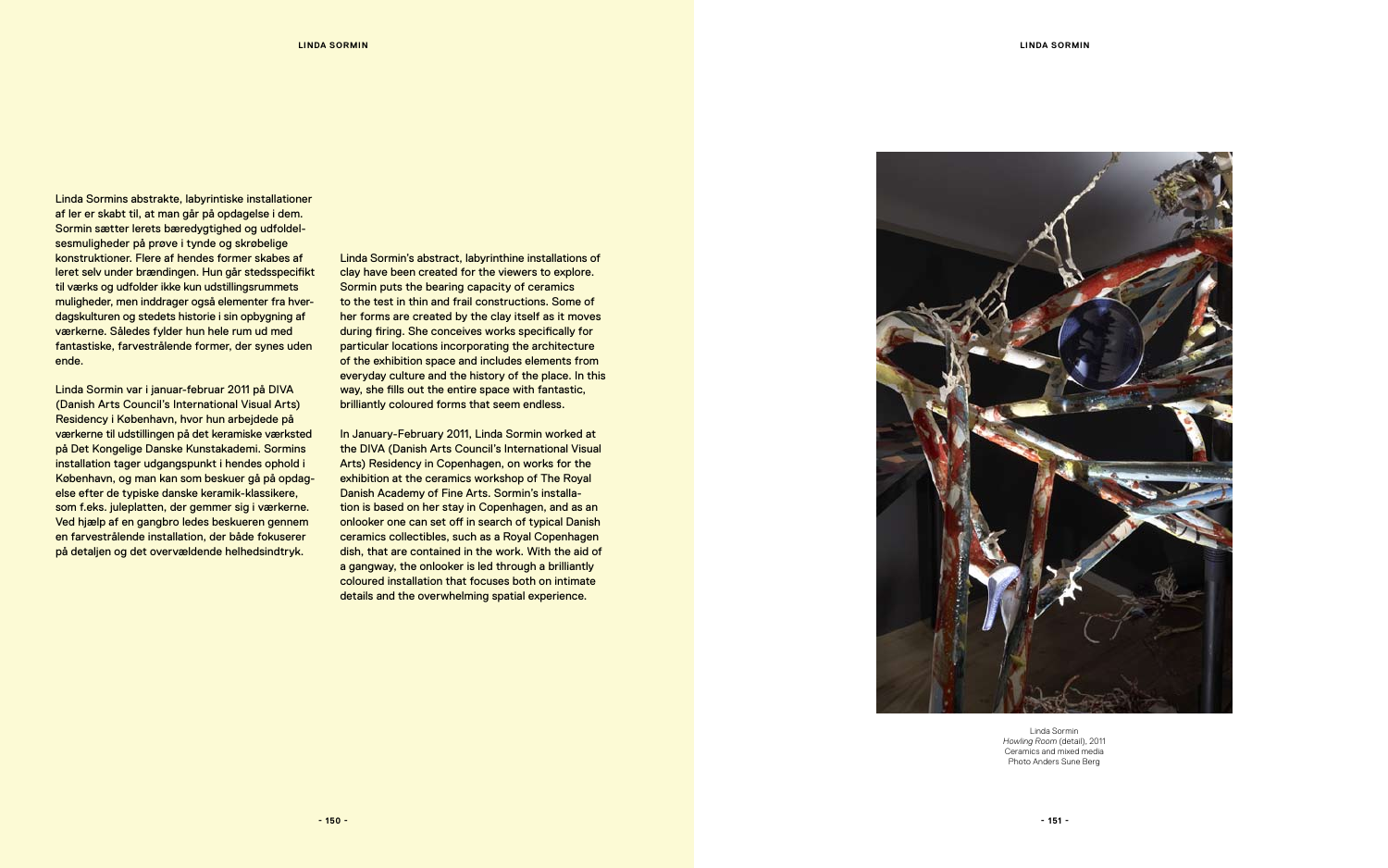**Linda Sormin**

Linda Sormin *Howling Room,* 2011 Ceramics and mixed media Photo Anders Sune Berg

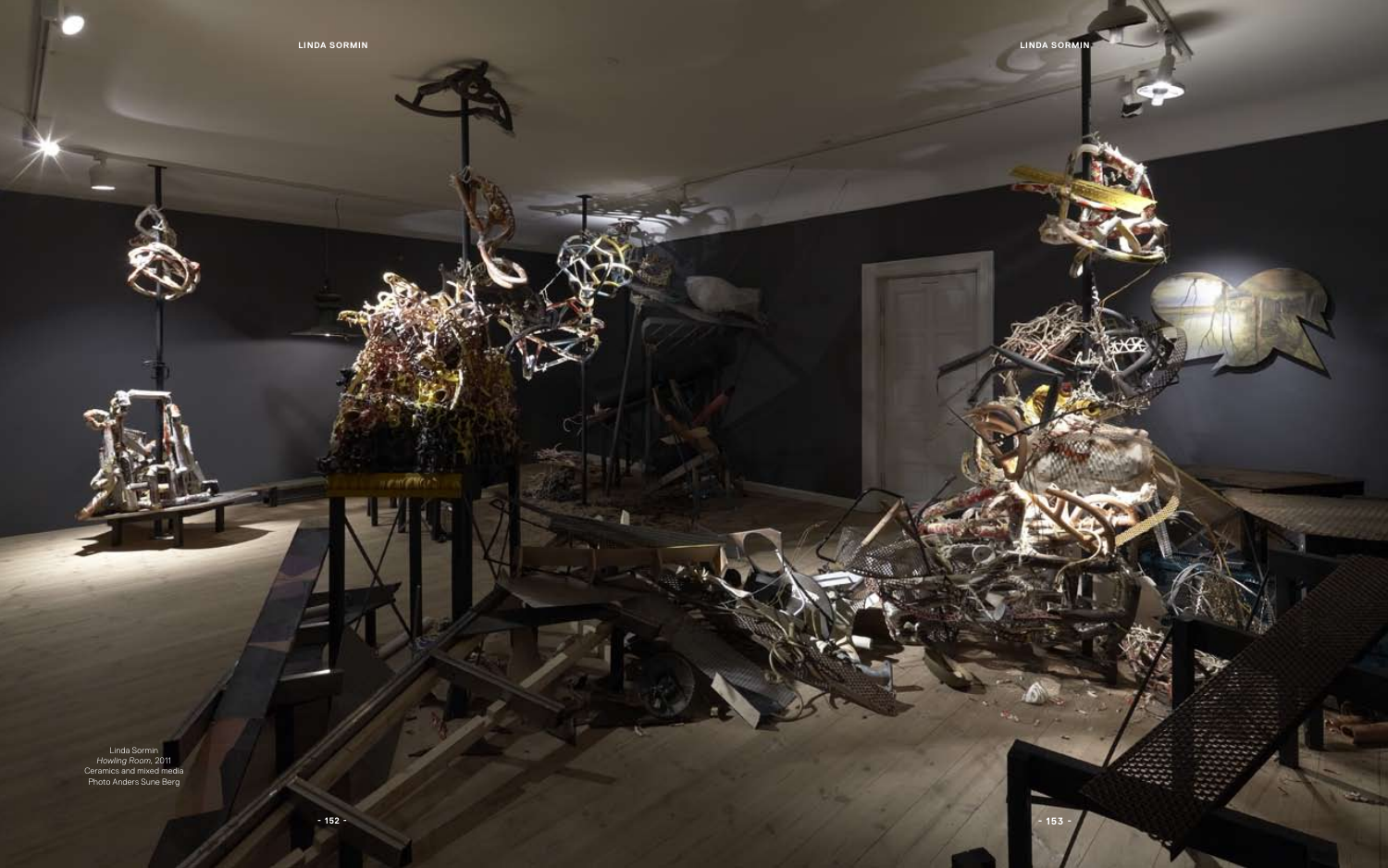**Linda Sormin Linda Sormin**

€



Linda Sormin *Howling Room* (details), 2011 Ceramics and mixed media Photo Anders Sune Berg

 $\sim$   $\sim$ 

曲形

لتقفن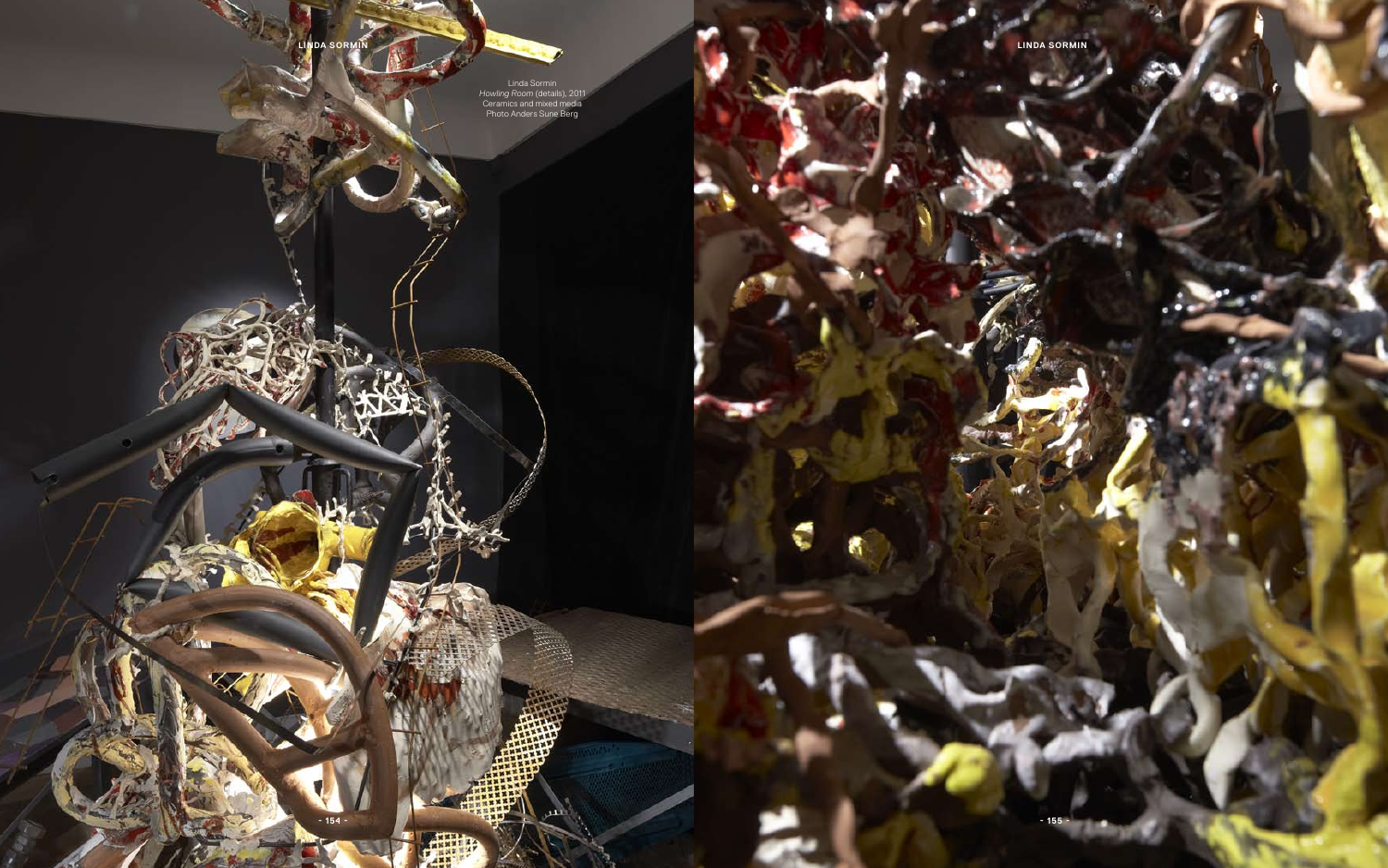

Linda Sormin *Stow*(detail), 2009 Ceramics and mixed media 6 x 8 x 10 feet Photo Rob McInnes



Linda Sormin *Stow*, 2009 Ceramics and mixed media 6 x 8 x 10 feet Photo Rob McInnes

Linda Sormin *Sounding Retreat*, 2008 Ceramics and mixed media

"The site looms above and veers past, willing me to compromise, to give ground. I roll and pinch the thing into place, I collect and lay offerings at its feet. This architecture melts and leans, hoarding objects in its folds. It lurches and dares you to approach, it tears cloth and flesh, it collapses with the brush of a hand. Nothing is thrown away."